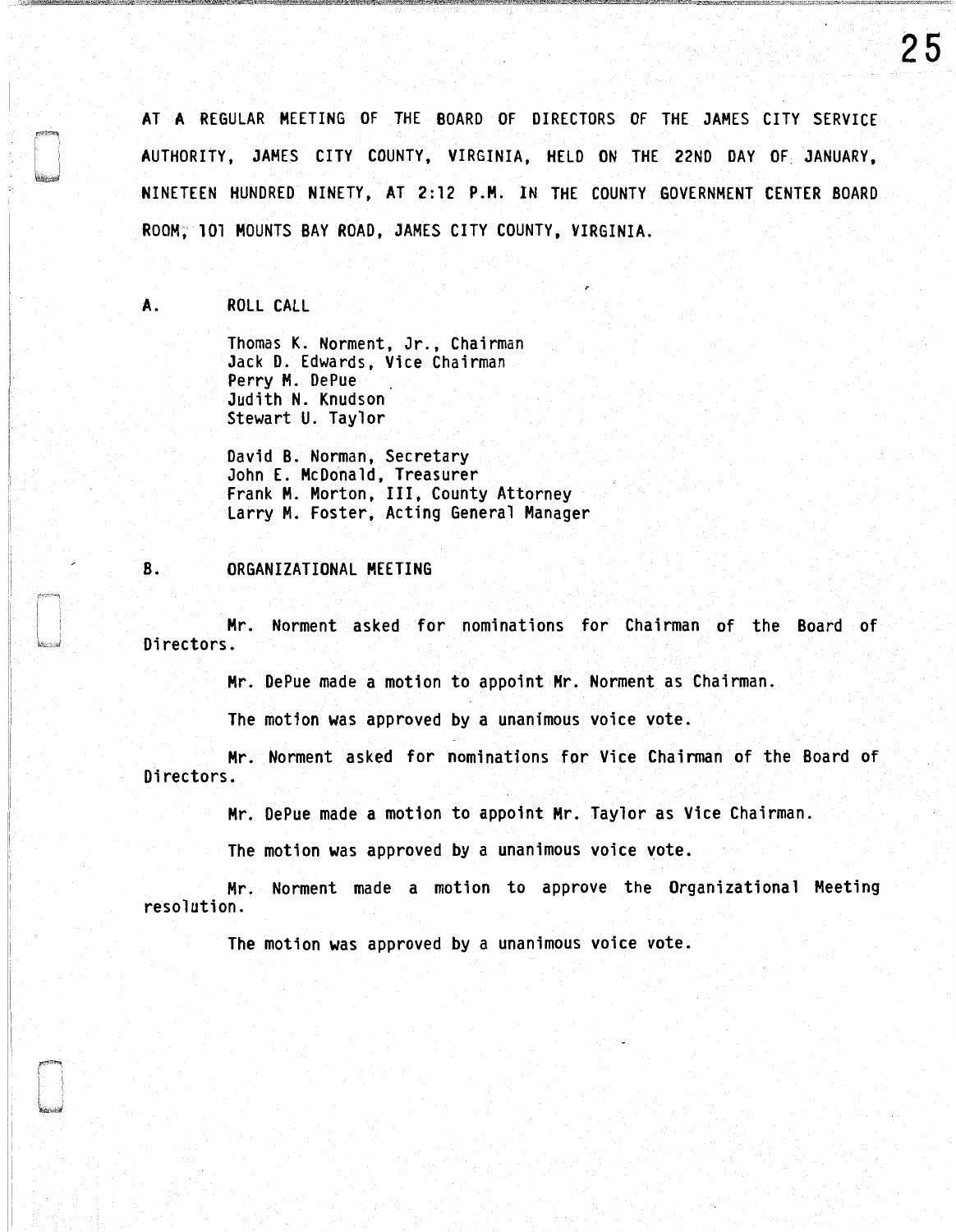## R E S 0 l U T I 0 N

 $-2-$ 

26

#### ORGANIZATIONAL MEETING OF THE BOARD OF DIRECTORS

- WHEREAS, the Board of Directors of the James City Service Authority, James City County, Virginia, is desirous of establishing rules for the conducting of its business for the year 1990.
- NOW, THEREFORE, BE IT RESOLVED by the Board of Directors of the James City Service Authority, James City County, that the following rules shall apply for the year 1990.
	- 1. Regular meetings of the Board shall be held following the second Board of Supervisors• meeting each month, except for the month· of November when it shall be held on November 19, following the 1:00 p.m. Board of Supervisors' meeting.
	- 2. The Board shall for parliamentary purposes follow Robert's Rules of Order and more specifically those provisions which pertain to the conduct of Business in Boards, Newly Revised, 1981 at p. 404 as follows:

Procedure in Small Boards: In a board meeting where there are not more than about a dozen members present, some of the formality that is necessary in a large assembly would hinder business. The rules governing such meetings are different from the rules that hold in assemblies, in the following respects:

Members are not required to obtain the floor before making motions or speaking, which they can do while seated.

Motions need not be seconded.

There is no limit to the number of times a member can speak to a question, and motions to close or limit debate (15, 16) generally should not be entertained.

Informal discussion of a subject is permitted while no motion is pending.

The Chairman can speak in discussion without rising or leaving the chair; and, subject to rule or custom within the particular board (which should be uniformly followed regardless of how many members are present), he usually can make motions and usually votes on all questions.

> $\sim$ u<br>under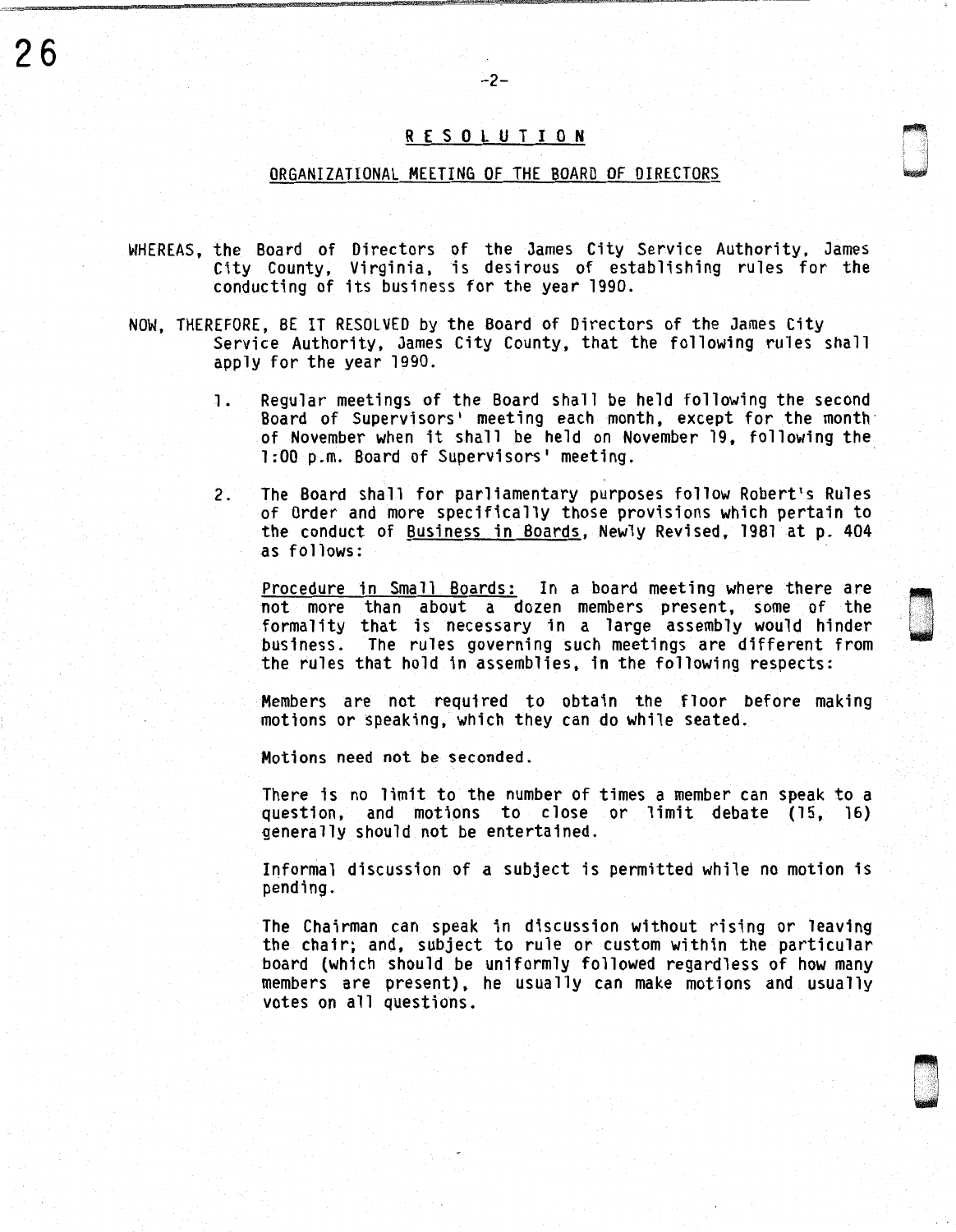MINUTES - November 20, 1989 December 18, 1989

minutes. Mr. Norment asked if there were corrections or additions. To the

Mr. Norment made a motion to approve the minutes as presented.

The motion was approved by a unanimous voice vote.

D. CONSENT CALENDAR

c.

Mr. Norment asked if any Board member wished to remove the item from the Consent Calendar.

Mr. Norment made a motion to approve the Consent Calendar.

The motion was approved by a unanimous voice vote.

1. Bank Resolution

# R E S 0 l U T I 0 N

### **CRESTAR**

- BE IT RESOLVED that Crestar, Williamsburg, Virginia, be and it is hereby designated a depository for the James City Service Authority General Fund, Busch Properties Bond Account Operating Fund, James City Service Authority Busch Properties Bond Account, First Colony Phase II Escrow, James City Service Authority - Pottery Water Project, 1980 Sewer Bond Revenue Fund, 1980 Sewer Bond Operating Fund and that funds so deposited may be withdrawn upon a check, draft, note or order of the Board of Directors.
- BE IT FURTHER RESOLVED that all checks, drafts, notes or orders drawn against said account be signed by two of the following:

Thomas K. Norment, Jr. Chairman OR Stewart U. Taylor Vice Chairman

AND

David B. Norman Secretary

OR

i,

John E. McDonald Treasurer

whose signatures shall be duly certified to said Bank, and that no checks, drafts, notes or orders against said Bank shall be valid unless so signed.

-3-

27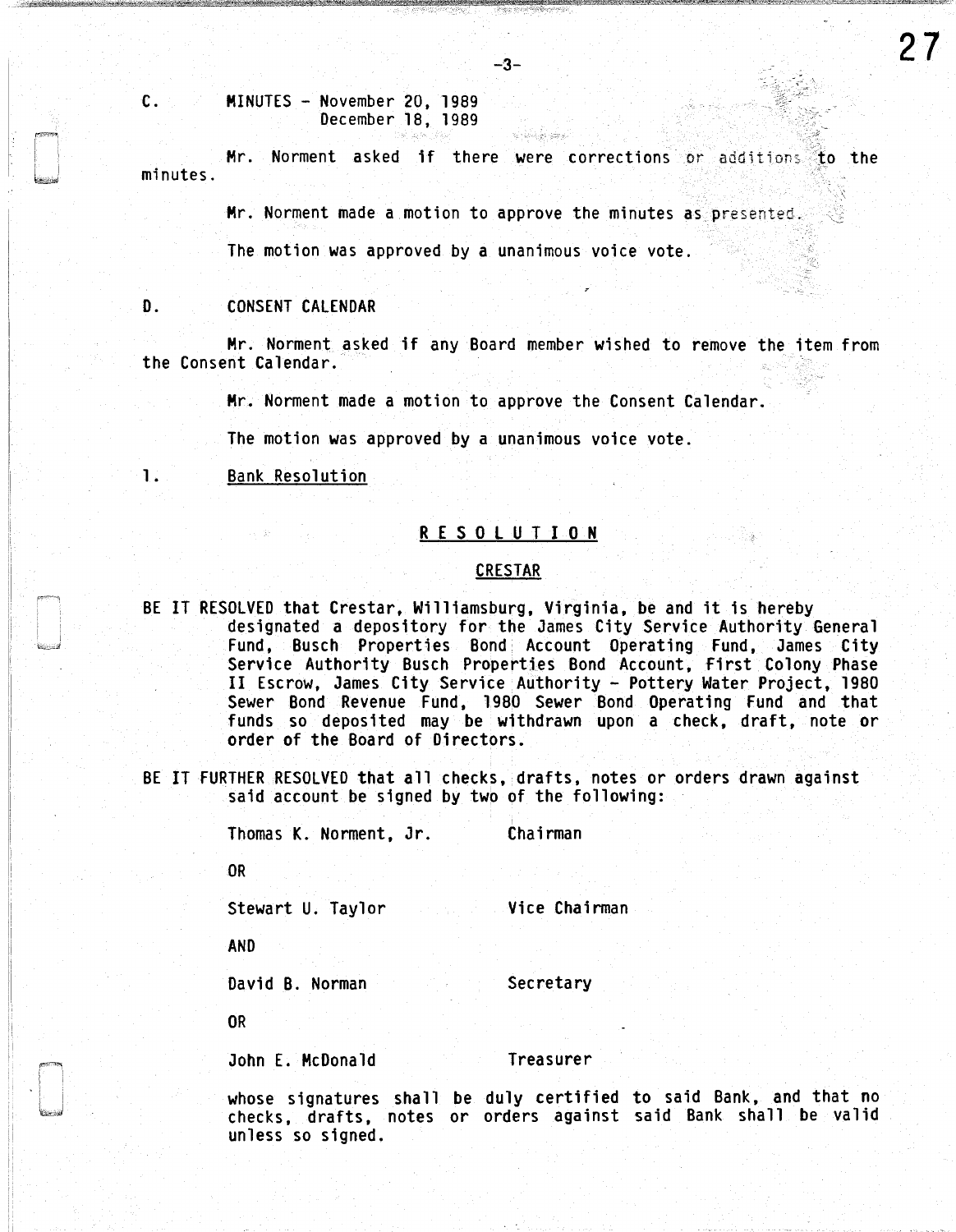BE IT FURTHER RESOLVED that said Bank is hereby authorfzed and directed to honor and pay any checks, drafts, notes or orders so drawn, whether such checks, drafts, notes or orders be payable to the order of any such persons signing and/or countersigning said checks, drafts, notes or orders, or any of such persons in their individual capacities or not, and whether such checks, drafts, notes or orders are deposited<br>to the individual credit of the person so signing and/or to the individual credit of the person so signing and/or checks, drafts, notes or orders, or the<br>any of the other officers or not. For cash individual credit of any of the other officers or not. investment purposes, the Bank is also authorized and directed to<br>honor requests for the transfer of money from savings to checking, checking to savings, and transfers from checkings or savings to purchase Certificates of Deposit, repurchase agreements or to make<br>other lawful investments when requested by John E. McDonald, other lawful investments when requested by John E. McDonald, Treasurer, or Charles L. Mehaffey, Accountant. This resolution shall continue in force and said Bank may consider the facts concerning the holders of said offices, respectively, and their signatures to be and continue as set forth in the Certificate of the Secretary or Assistant Secretary, accompanying a copy of this resolution when delivered to said Bank or in any similar subsequent certificate, until written notice to the contrary is duly served on said Bank.

#### D. BOARD CONSIDERATIONS

1. FY 91 Water/Sewer Rate Recommendations

Mr. Larry Foster, Acting General Manager of the James City Service Authority, stated that approval was requested to set a public hearing date of April 2, 1990, at 7:00 p.m. for the proposed FY 91 Utility Water and Sewer Rates.

Mr. Robert Smith, Assistant Manager, presented the Coopers & Lybrand study recommendations and stated that staff recommended water (\$2.30/1,000 gallons) and sewer (\$2.10/1,000 gallons) consumption rates remain the same provided that a service charge (\$4.82/billing) was instituted. If the service charge is not instituted, staff recommended a water consumption rate increase to \$2.78/1,000 gallons and the sewer consumption remain at \$2.10/1,000 gallons as recommended by the study.

After a lengthy discussion regarding impact on citizens of a monthly service charge, deletion of connection fees and possible replacement of that fee with the service charge, the Board concurred with the request for advertisement of the public hearing.

# E. BOARD REQUESTS AND DIRECTIVES - None

Ms. Knudson made a motion to adjourn.

The motion was approved by a unanimous voice vote.

The Board of Directors adjourned at 3:10 p.m.